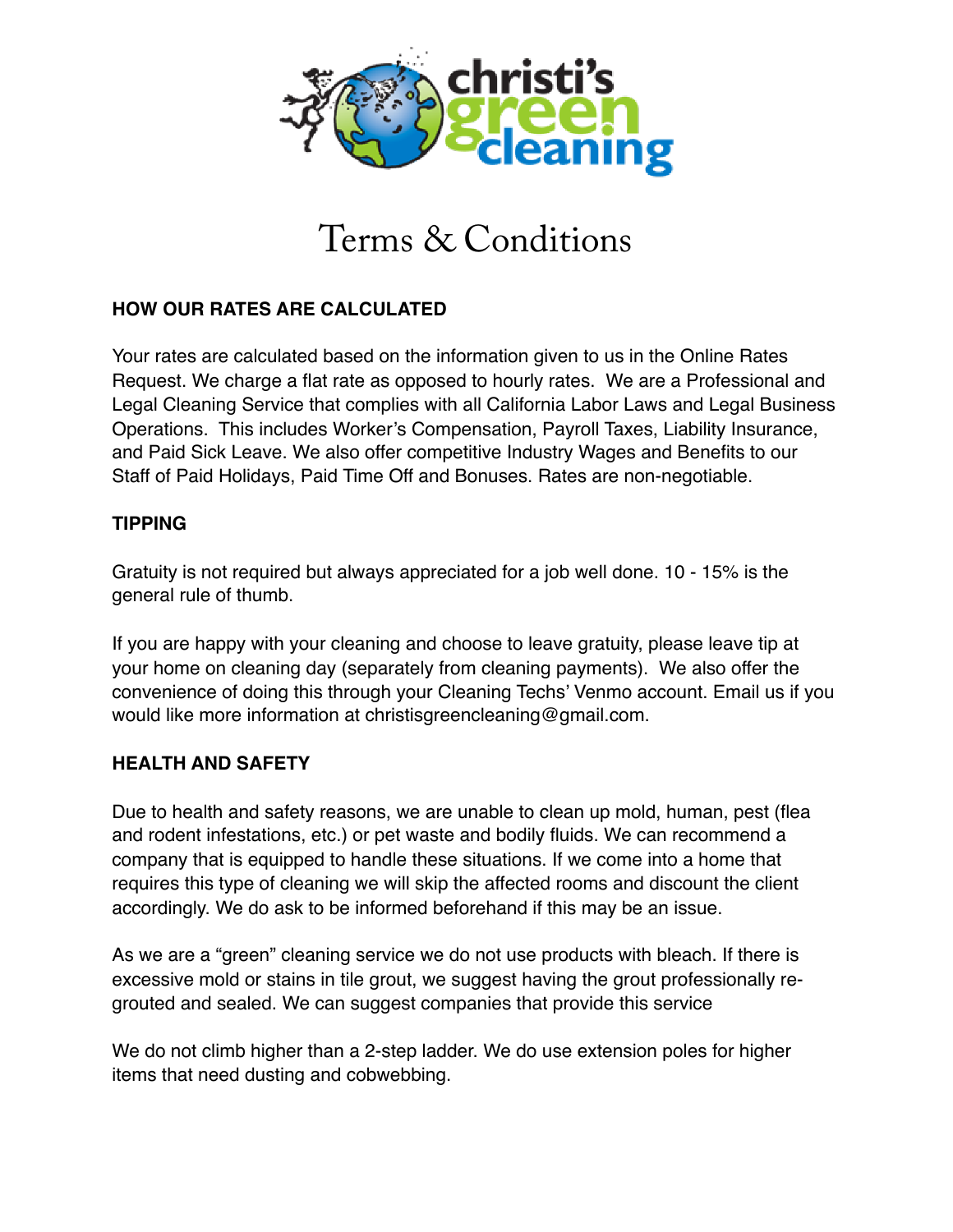Cleaning Techs are required to wear closed toed, non-skid shoes while cleaning. We are not able to provide service for "shoes off" households.

To ensure the best quality of service, best rates, and safety of our staff, Christi's Green Cleaning uses only Company supplies and equipment.

## **3 STRIKE POLICY**

We understand that life happens. Things come up that you may not be able to plan for. For this reason, we have established a policy that allows for some wiggle room.

We require 1 business days notice to cancel an appointment without penalty.

There will be a 50% cancelation fee for the second occurrence.

If you do not give us this notification three times, service will be suspended.

This also applies to LOCKOUTS, meaning that we are not able to access your home on the scheduled day.

We strongly recommend and provide free of cost a coded company lockbox that can be installed in a discreet location on the exterior of the home. That way, there will be no incident of missing hide a keys, forgetting to leave the door unlocked, etc.

Schedules are always confirmed via email before initial service is started. Please note that Monthly cleanings run on an every 4 week rotation and depending on how the schedule falls, there will occasionally be 2 cleanings in one month. Please add the cleaning schedule to your calendar as we are not able to give courtesy reminder calls each time.

# **ARRIVAL TIME**

Cleaning service occurs between 9am- 5pm on your regularly scheduled day. Given that each home that we clean varies in the amount of time it takes to clean, we can not guarantee an exact arrival/ departure time.

# **CLEANING TECHS**

There will generally be 1 – 2 Cleaning Techs assigned to your home after the First Time Clean. Given how scheduling works, we are unable to guarantee the same Cleaning Tech each visit.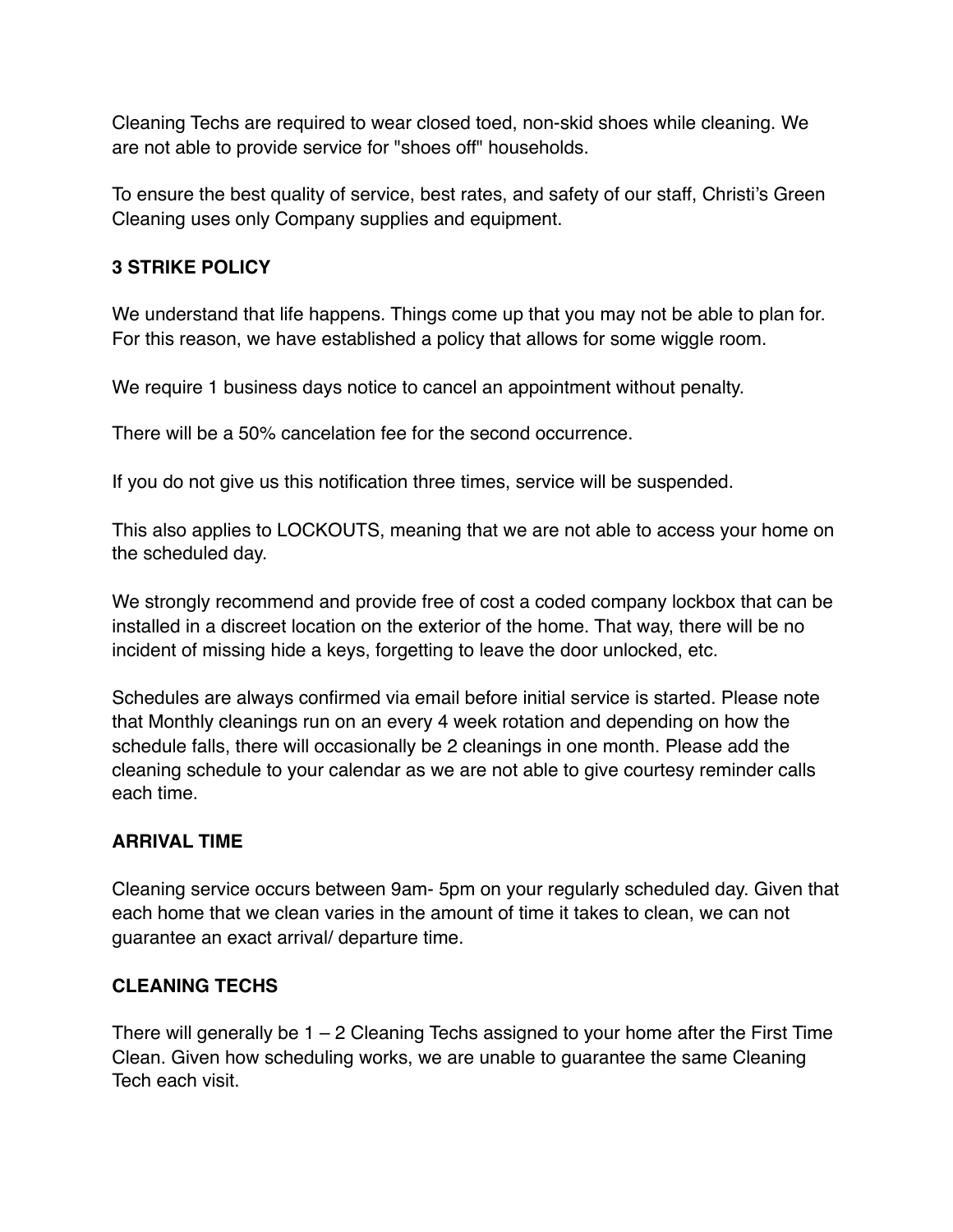## **ARRIVAL DAY**

Christi's Green Cleaning makes every effort to consistently schedule a predetermined set day that we arrive for each cleaning. If for any reason we need to reschedule due to staff illness or other unforeseen circumstances, we will give you as much notice as possible.

## **ACCESS TO YOUR HOME**

We will discuss arrangements of how to access your home before your first service. Clients generally provide a copy of the house key for the company which alleviates the need for the clients to remember to leave out a hide-a-key or having to wait around to let us in each visit (which also avoids lock out charges). We will install a small coded company lockbox in a discreet location on the exterior of the home for the key. We are not able to keep a copy of the key as we cannot guarantee the same Tech each visit.

#### **PAYMENT**

We accept all major credit cards and PayPal. For ongoing service we offer the convenience of Auto-Pay through PayPal or Credit/ Debit Card. We no longer accept check payments.

## **GETTING READY FOR THE CLEANING**

Don't "clean" before we arrive, but do "pick up" as much as possible in areas you would like us to clean. This will allow us to focus more on detail and quality for you. To avoid possible breakage we will not clean heavily cluttered areas (shelving, countertops, etc).

#### **THE SETTING**

We request that the house be unoccupied during the time of cleaning. This way we can be the most efficient and give the best rate possible. We understand this may not always be possible and it would just need to be something to be discussed before setting up service.

For example, if a client has a home office and is on conference calls, we would need to arrange our cleaning visits around that since we wouldn't be able to run the vacuum cleaner during that time.

Or if there there is a little one at home, we would want to arrange cleaning time around nap times, etc.